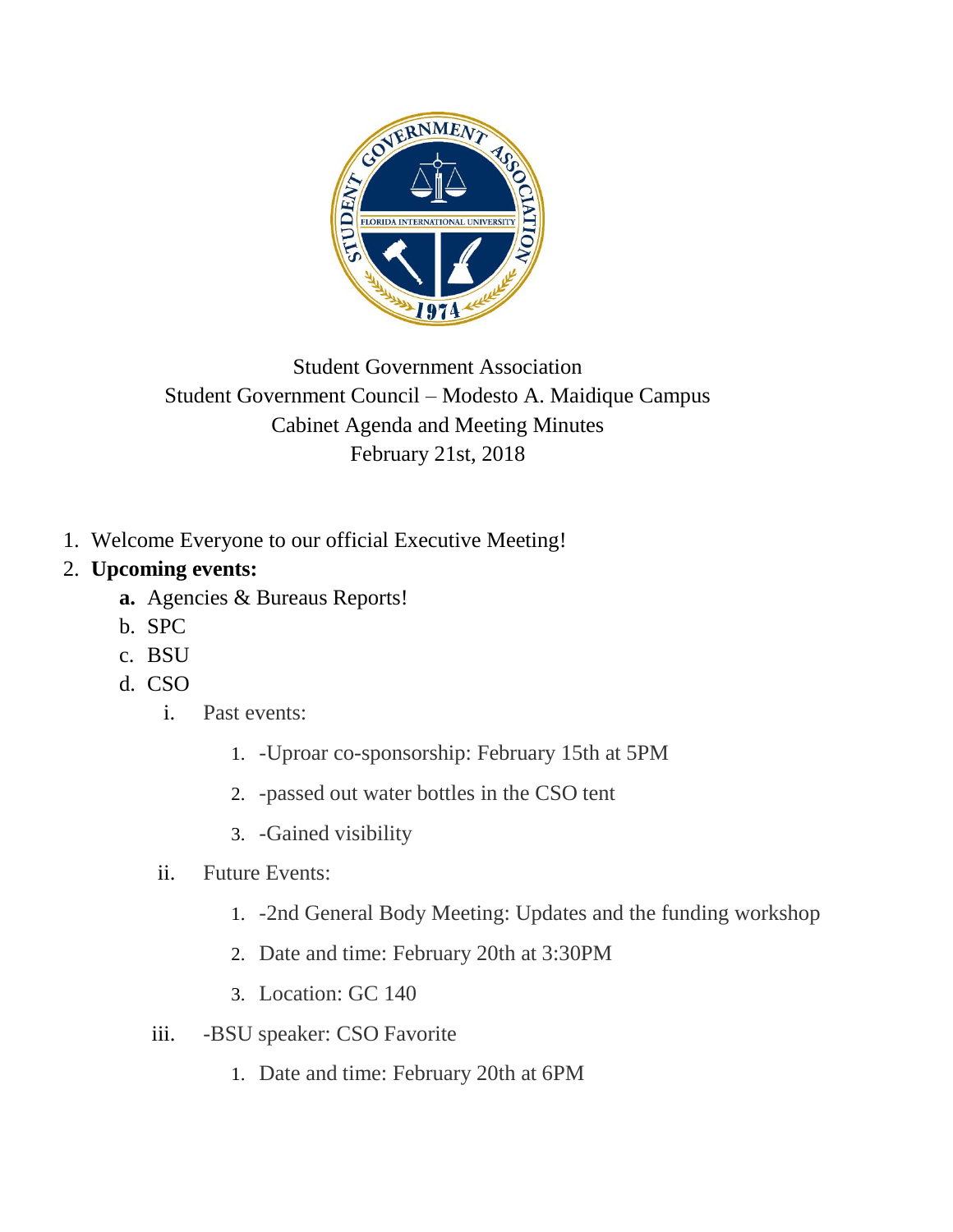- 2. Funding updates:
- 3. -Special Allocations: Approximately 90 approved (S.A has be completely exhausted all funds.)
- 4. -Funding requests: 175 requests approved, 22 pending
- iv. Goal Accomplished:
	- 1. -Continued training the new CSO e-board members
	- 2. -Advisor trainings the previous week were completed.
	- 3. -95 points have been reviewed and checked.
	- 4. -Special Allocations has been exhausted.
	- 5. -2nd General Body Meeting has been planned.

v.

- e. RHA
	- i. Snow Day Feb. 26 on the Housing Quad from 5-9pm
	- ii. Will be providing gloves
	- iii. Will have section with slides and separate area to play with the snow
	- iv. Will not do Lord of the Rings but be replaced with Indie Fest after Spring Break
- f. Multi-faith
- g. Homecoming
	- i. Still going through training for executive board
- 3. Cabinet Reports:
	- i. Secretary of Internal Affairs
		- 1. Vacant
	- ii. Secretary of Media Relations
		- 1. Vacant
	- iii. Secretary of Leadership and Development
		- 1. Vacant
	- iv. Secretary of Governmental Relations
		- 1. Thank you for everyone who helped out with FIU Day!!
	- v. Secretary of Educational Programs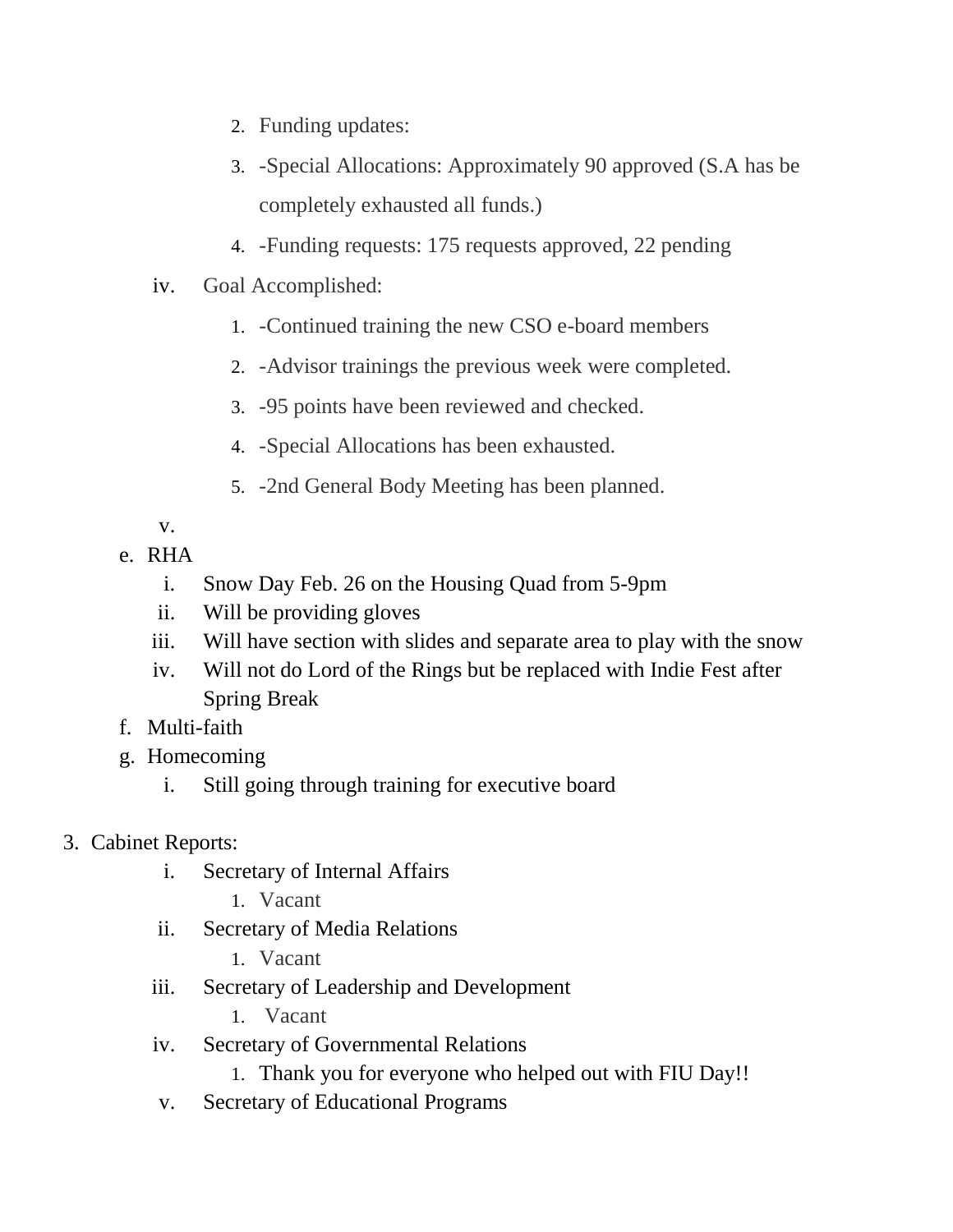- 1. Intern meeting (2/13)
- 2. CLS
- 3. Elections
- 4. Shadowing week 2
- 5. Feedback from week 1
- 6. Schedule for week 2
- 7. Met with Internal Affairs committee
- 8. Sent out General SGA email about leadership opportunity on March 7th.
- 9. Made a survey for last years interns to see their feedback on program (how it helped them, if it even did, etc.)
- vi. Secretary of Student life
	- 1. Met with student about possibility of pushing Meatless Mondays
	- 2. GC Expansion Committee on Feb. 22
- vii. Elections Commissioner
	- 1. Absent
- viii. Secretary of Diversity and Inclusion
	- 1. Woke Wednesday
		- a. April 4, 2018
	- 2. Talking about race and its importance
	- ix. Secretary of Academic and Health Affairs
		- 1. Want to work on gym app
	- x. Secretary of Transportation

1.

- xi. Secretary of Sustainability
	- 1. GRF
	- 2. Possible collaboration with the farmers market to start up a GRF Ecosia Update
		- 3. 7,000 trees planted
		- 4. Sweetwater Project Update: Decided to move forward without an artist. Will take place during April
		- 5. **Black Out Green On**
		- 6. February 21 at the Housing Quad at 6-9pm.
		- 7. Water bottles will be given away
- xii. Secretary of Veterans Affairs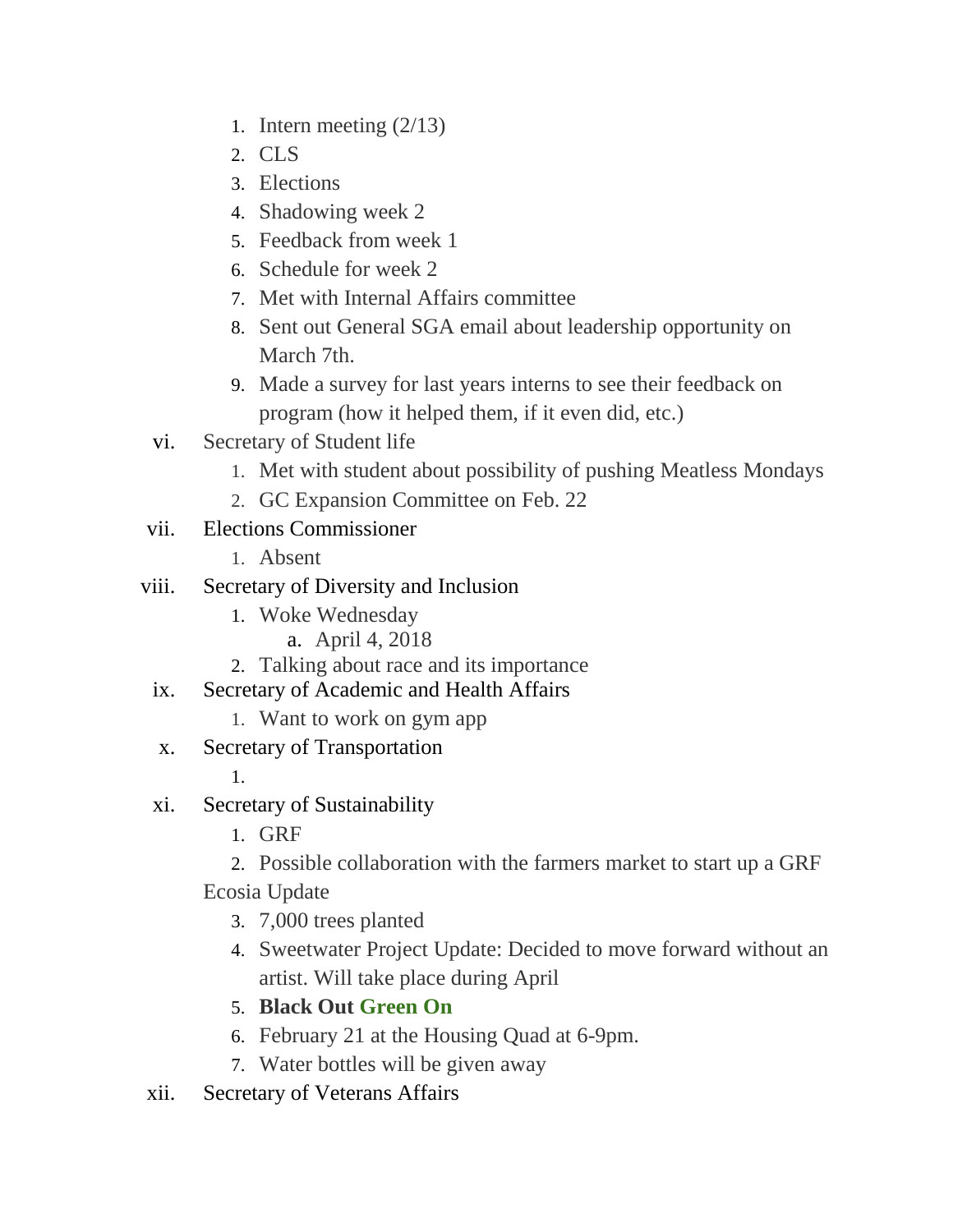- 1. Student Veteran suicide prevention
- 2. 4 student veterans have committed suicide in the past 4 years
- 3. SVA reached out for help with fundraising
- 4. create some fundraiser for them
- 5. go to CAPS services to see if we can collaborate with SVA
- xiii. Secretary of University Affinity Athletics:
	- 1. Athletics pep rally THIS Friday 11-2 GC Lawns
	- 2. Block party THIS Friday for the baseball game by stadium @ 6
	- 3. Game night this Wednesday after Cabinet meeting
	- 4. Swimming and Diving Appreciation night next Saturday at

2:30pm at ParkView West (more info coming soon)

5. Working to revamp the Rowdies program for next year.

Traditions:

6. Emailed FIU AA for updates on traditions book committee

## Cabinet Breakout session

- b. Chief of Staff Report:
	- i. Hiring new positions: Secretary of Internal Affairs, Secretary of Media Relations, Secretary of Leadership and Development.
	- ii. Upcoming dates:
		- 1. March 14th 10 week reports
		- 2. March 20th Food Pantry reopening
		- 3. March 28th NO CABINET
		- 4. April 11th LAST CABINET MEETING
	- iii. FIU Student Ambassadors volunteering TOMORROW 9am-12pm.

iv. CHAT.

- c. President Report:
	- i. Please come out to events
- d. Vice President Report